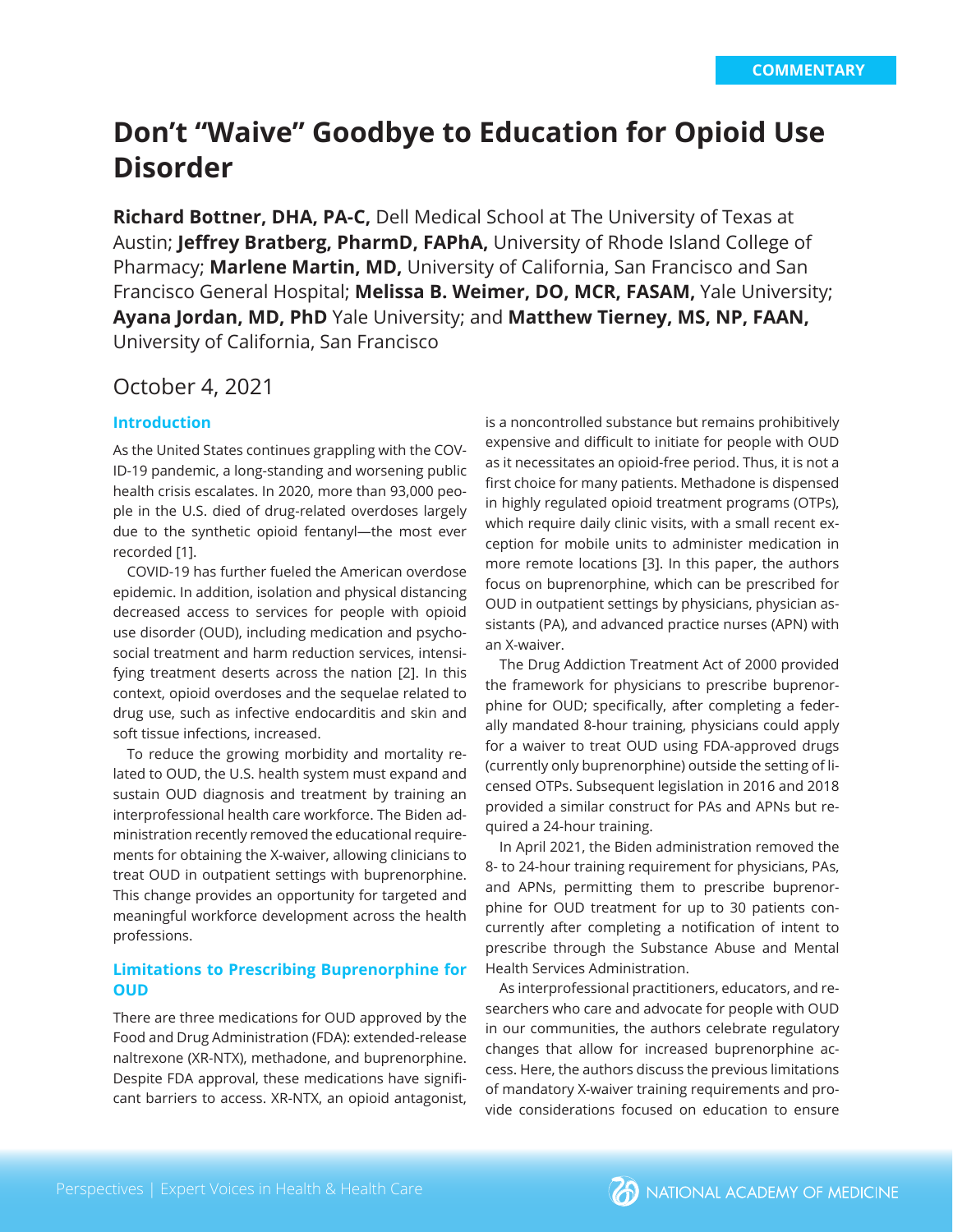our health care workforce is appropriately prepared to diagnose and treat patients with OUD and respond to this national crisis.

#### **Importance of Training and Education**

Most practicing health care professionals were not educated about OUD diagnosis or treatment during their formal training and are uncomfortable caring for patients with OUD and initiating buprenorphine [1]. Many of those who received training to prescribe buprenorphine did so through educational programs offered by professional associations. The prior mandated Xwaiver trainings were broadly delivered across all audiences without consideration for individual experience or specialty. For example, a primary care specialist with 15 years of experience was provided identical X-waiver training to that of a first-year medical student, and a practitioner working in hospital medicine was provided the same training as a women's health provider. Before the Biden administration's recent change to remove the mandated training to receive the X-waiver, the content and duration of the curricula were strictly defined, and customization at the institutional level was discouraged.

Although removing the mandated 8- to 24-hour training eliminates one barrier to obtaining the X-waiver, much work remains to educate health care professionals about OUD diagnosis and treatment with buprenorphine. Furthermore, the health care system must also incorporate education about inequities in addiction. This education includes applying a racial and ethnic justice framework into buprenorphine treatment, given long-standing racial and ethnic disparities in access and outcomes. Creating educational opportunities related to these topics early in training would empower the health care workforce and advance OUD treatment.

The original 8- to 24-hour X-waiver training durations appear to have been chosen arbitrarily. To the knowledge of the authors, there is no research suggesting the appropriate length of training. Studies indicate that 8 hours may be insufficient for many physicians to become comfortable addressing OUD, and 24 hours is too burdensome for advanced practice providers [4,5].

The federally mandated training also advanced the false notion that prescribing buprenorphine for OUD treatment is complicated or unusually dangerous—a sharp contrast to the fact that no federally mandated training exists for prescribing full-agonist opioids such as oxycodone, which has in part driven, not alleviated, the opioid overdose epidemic.

OUD is a chronic and treatable biopsychosocial condition that health care professions should address. However, too much of OUD treatment continues to exist in silos. The lack of OUD education across health professions, coupled with the previously required Xwaiver training, was exclusionary. More health care professionals might participate in buprenorphine prescribing if they received professional training. Another group that could be empowered to broaden buprenorphine prescribing are the so-called "dabblers" [6] well-rounded clinicians outside of defined addiction specialties who prescribe buprenorphine only occasionally but do not actively promote or advertise their ability to treat OUD with pharmacotherapy.

The authors acknowledge that many people who completed X-waiver trainings never wrote a single buprenorphine prescription [7]. While many reasons for this exist, one is that providing only didactic content to clinicians is inadequate to instill confidence or promote practice change [8]. Buprenorphine-prescribing barriers occur at institutional, health system, payer, state, and national levels, pointing to needed broad education for the public, policymakers, and health systems leaders. Despite increased numbers of waivered clinicians over the years, buprenorphine prescribing is not occurring at rates to sufficiently expand access to OUD treatment. Less than 20 percent of those with OUD receive pharmacotherapy [9]. Some communities are more impacted by the lack of buprenorphine prescribing than others. In 2017, fifty-six percent of rural counties had no DEA-waivered clinicians, and in counties with a waivered clinician, nearly half appeared unable to add new patients [10]. Numerous studies confirm that Black and Latinx persons receive markedly lower rates of buprenorphine treatment compared to white persons [11].

## **Priorities for Expanding Buprenorphine for OUD Treatment**

The authors applaud the recent reduction of federal mandates that impede access to OUD treatment. Concurrently, the authors recognize that the absence of any education, given the lack of OUD teaching during formal health care training, is swinging the pendulum too far. The recent federal changes to the X-waiver education requirements present an opportunity to more meaningfully educate the existing and rising health care workforce to provide OUD treatment. Therefore, the authors call for the creation and dissemination of holistic education and training opportunities for OUD treatment, based on the following principles: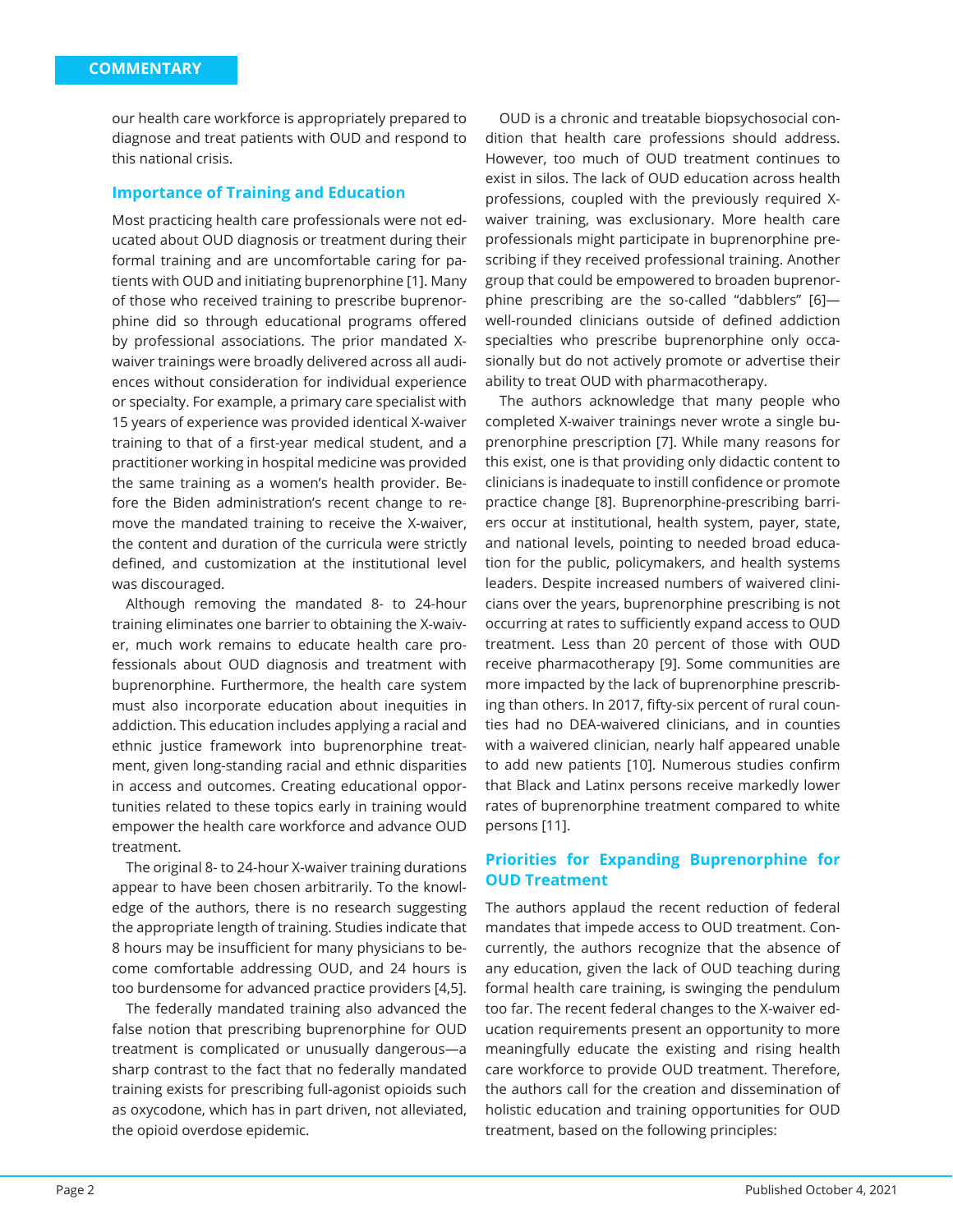## **1) Create standard competencies to educate the rising and practicing health care workforce.**

- a. It is imperative to have a coordinated and deliberate approach to planning, developing, and disseminating standard competencies and learning objectives across health professions training and for the practicing interprofessional workforce. This work can build on previously written competencies [12,13,14]. The absence of visible competency-based OUD education in the current regulatory environment presents a risk for ill-informed prescribing beliefs, habits, and patterns that may harm patients.
- b. Health professions schools, health care systems (e.g., clinics and hospitals), professional organizations, and licensing bodies must be accountable for providing this education to a broad range of health care professionals.
- c. Differences between the existing workforce and the rising workforce necessitate different approaches. Current student and trainee approaches may be more complete than those for the practicing workforce with more experience.

## **2) Ensure all practicing professionals have the skills to assess, diagnose, and treat individuals with OUD.**

- a. All health care professionals, regardless of discipline or specialty, should have basic foundational knowledge of OUD that empowers them to:
	- i. Diagnose OUD based on the Diagnostic and Statistical Manual, Fifth Edition (DSM-5).
	- ii. Understand the role of pharmacotherapy for OUD treatment, including differentiating between buprenorphine, methadone, and XR-NTX and their relationship to cross-discipline patient-focused care plans.
	- iii. Apply principles of harm reduction, including safer use practices such as syringe service programs and overdose prevention training (i.e., "don't use alone" messaging, fentanyl test strips, and naloxone).
	- iv. Appreciate challenges and opportunities for patients to receive evidence-based OUD care through systems-practice and health equity lenses. This includes education to dismantle stigma and promote equitable access to evidence-based care.
	- v. Counsel patients to recognize and mitigate potentially unhealthy opioid use.

vi. Refer patients with OUD who need a higher level of care to specialists.

## **3) Develop discipline-specific competencies.**

a. Form workgroups to establish and implement discipline-specific competencies, in addition to the core knowledge above. This priority is based on recognition that clinical practice and care settings are vastly different and include primary care, women's health, hospital medicine, emergency medicine, psychiatric and behavioral health care, and correctional medicine, among many others.

## **4) Build OUD competencies into state licensing.**

a. State licensing boards can require competencybased education in OUD treatment as a condition for licensure. While many states now require focused training on appropriate prescribing of opioids for pain, the lack of OUD treatment and recovery education promotes an imbalanced approach to this crisis.

## **5) Blend didactic and practice-based OUD teaching.**

a. Educational goals can be achieved through a blend of didactic and practice-based training. The development of OUD treatment competencies is amenable to the "see one, do one, teach one" approach of clinical education. Clinicians and trainees can observe buprenorphine initiation, perform an initiation with mentorship, and then go forth and share with others. As in other areas of clinical training and practice change, the authors suggest incorporating asynchronous content, synchronous lecture or discussions, and perhaps most importantly, guided mentorship. Ongoing quality improvement including curricular outcomes studies will inform and refine pedagogical methods.

## **6) Ensure the interprofessional workforce can participate in these efforts**

- a. The rising and practicing health care workforce is needed in order to respond to the U.S. overdose epidemic. Educating and empowering the full multidisciplinary workforce, including physicians, PAs, APNs, pharmacists, nurses, and social workers in OUD treatment is critical.
- b. The X-waiver expansion did not include pharmacists as authorized providers, which has compounded logistic and behavioral dispensing challenges: limited or no buprenorphine stock-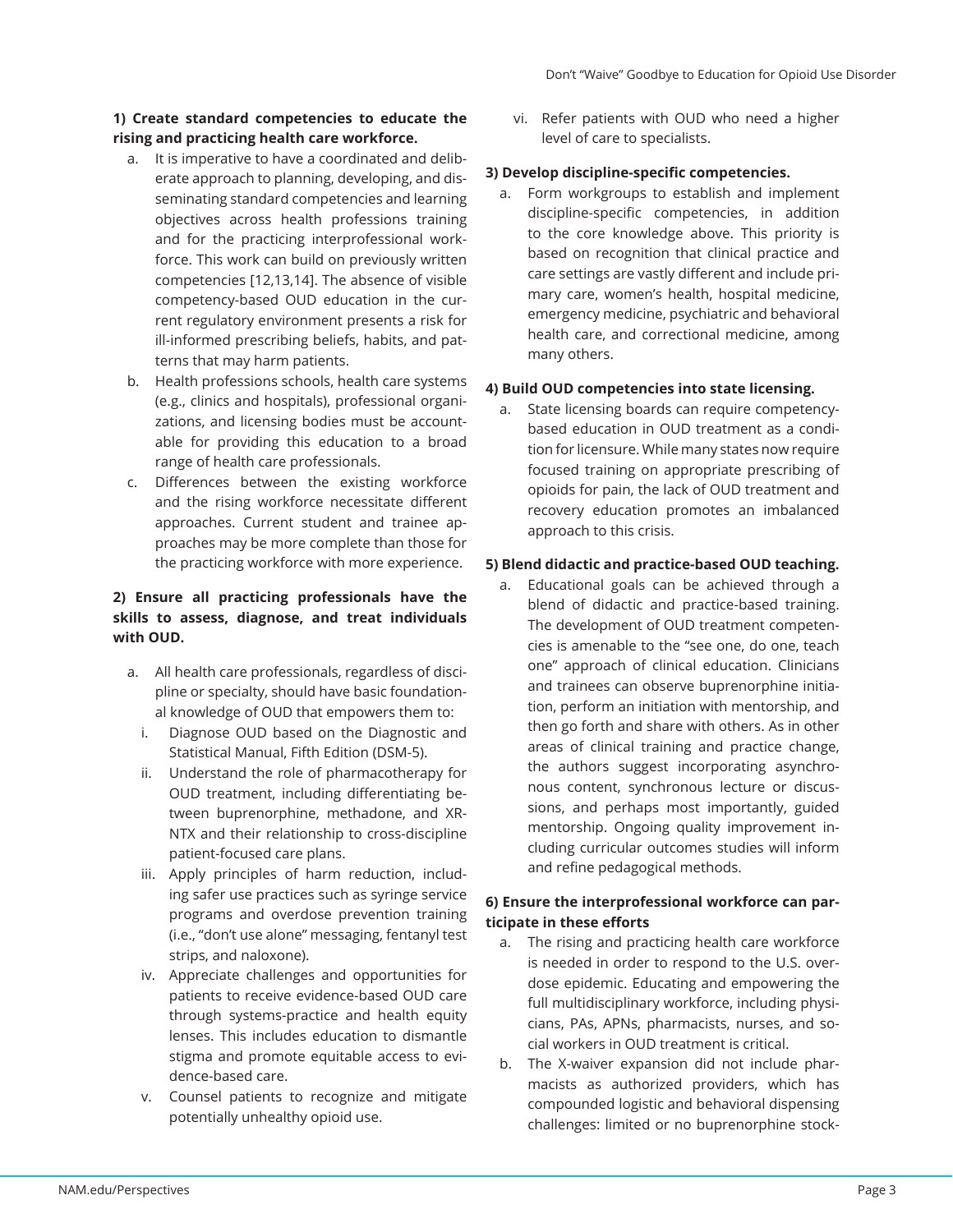ing, pharmacist stigma, and lack of trust in prescribers. Expanding practice opportunities will help increase OUD education of these accessible yet underutilized health professionals.

## **Conclusion**

This commentary focuses exclusively on the need for an intentional and principles-based interprofessional approach to educating the existing and rising health care workforce about OUD treatment. However, additional barriers limit the ability of health care professionals to care for people with OUD. Such barriers include limits on the number of patients who can be treated at one time with buprenorphine; the existence of the X-waiver itself; an antiquated system for prescribing and distributing methadone; restrictions on clinician scope of practice both generally as well as specifically when it comes to treating OUD; and significant variability in state laws, regulations, and insurance coverage of medications for OUD treatment, especially in Medicaid programs.

In addition, while this commentary focuses on OUD treatment needs with buprenorphine, the authors recognize that OUD is one of many substance use disorders, which often coexist and are associated with significant morbidity and mortality. In fact, untreated and often unrecognized substance use disorders are driving recent reductions in U.S. life expectancy, prior to and compounded by COVID-19. Therefore, key entities that comprise the health care system will ultimately need to provide, promote, evaluate, and improve broad competency-based substance use education to empower the full health care workforce to treat these problems. The opioid overdose epidemic is a glaring opportunity to start doing so, and one that we can no longer afford to address with small and incremental changes.

## **References**

- 1. Ahmad, F. B., L. M. Rossen, and P. Sutton. 2021. National Center for Health Statistics—Provisional drug overdose death counts. Available at: https:// www.cdc.gov/nchs/nvss/vsrr/drug-overdose-data. htm (accessed June 20, 2021).
- 2. Hyder, A., J. Lee, A. Dundon, L. T. Southerland, D. All, G. Hammond, and H. J. Miller. 2021. Opioid Treatment Deserts: Concept development and application in a US Midwestern urban county. *PLOS ONE* 16(5):e0250324. https://doi.org/10.1371/journal.pone.0250324.
- 3. The White House. 2021. *Biden-Harris Administra-*

*tion Expands Treatment to Underserved Communities with Mobile Methadone Van Rule* [Press release]. Available at: https://www.whitehouse.gov/ondcp/ briefing-room/2021/06/29/biden-harris-administration-expands-treatment-to-underserved-communities-with-mobile-methadone-van-rule-2021/ (accessed July 29, 2021).

- 4. Haffajee, R. L, A. S. B. Bohnert, and P. A. Lagisetty. 2018. Policy pathways to address provider workforce barriers to buprenorphine treatment. *American Journal of Preventive Medicine* 54(6):S230-S242. https://doi.org/10.1016/j.amepre.2017.12.022.
- 5. Gordon, A. J., G. Kavanagh, M. Krumm, R. Ramgopal, S. Paidisetty, M. Aghevli, F. Goodman, J. Trafton, and J. Liberto. 2011. Facilitators and barriers in implementing buprenorphine in the Veterans Health Administration. *Psychology of Addictive Behavior* 25(2):215-224. https://doi.org/10.1037/ a0022776.
- 6. Saloner, B., B. Andraka Christou, A. J. Gordon, and B. D. Stein. 2021. It will end in tiers: A strategy to include "dabblers" in the buprenorphine workforce after the X-waiver. *Substance Abuse* 42(2):1-5. https://doi.org/10.1080/08897077.2021.1903659.
- 7. Duncan, A., J. Anderman, T. Deseran, I. Reynolds, and B. D. Stein. 2020. Monthly Patient Volumes of Buprenorphine-Waivered Clinicians in the US. *JAMA Network Open* 3(8):e2014045. https://doi. org/10.1001/jamanetworkopen.2020.14045.
- 8. Jones, C. M., and E. F. McCance-Katz. 2019. Characteristics and prescribing practices of clinicians recently waivered to prescribe buprenorphine for the treatment of opioid use disorder: Buprenorphine prescribing practices. *Addiction* 114(3):471- 482. https://doi.org/10.1111/add.14436.
- 9. Substance Abuse and Mental health Services Administration. 2020. National Survey of Drug Use and Health. Available at: https://www.drugabuse. gov/drug-topics/trends-statistics/national-drugearly-warning-system-ndews/national-surveydrug-use-health (accessed August 31, 2021).
- 10. Andrilla, C. H. A., T. E. Moore, and D. G. Patterson. 2019. Overcoming barriers to prescribing buprenorphine for the treatment of opioid use disorder: Recommendations from rural physicians. *Journal of Rural Health* 35(1):113-121. https://doi. org/10.1111/jrh.12328.
- 11. Lagisetty, P. A., R. Ross, A. Bohnert, M. Clay, and D. T. Maust. 2019. Buprenorphine treatment divide by race/ethnicity and payment. *JAMA Psy-*